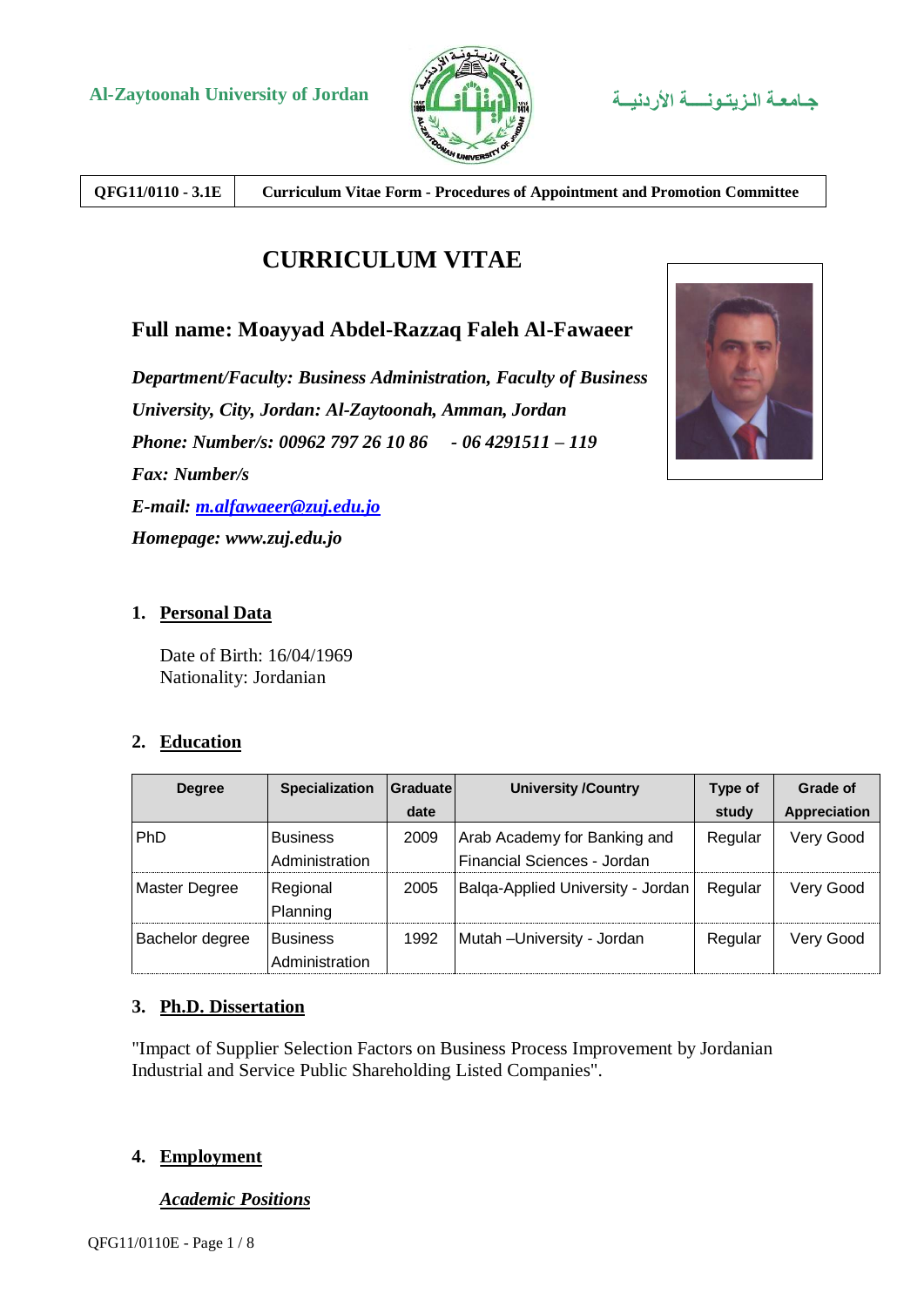

### **QFG11/0110 - 3.1E Curriculum Vitae Form - Procedures of Appointment and Promotion Committee**

| Academic rank        | Date of | <b>University</b>                                                                   | <b>Country</b>  | Period in rank |            |
|----------------------|---------|-------------------------------------------------------------------------------------|-----------------|----------------|------------|
|                      | award   |                                                                                     |                 | <b>From</b>    | To         |
| Associated Professor | 2017    | Al-Zaytoonah University of Jordan                                                   | Jordan          | 7-9-2017       | Up to date |
| Associated Professor | 2015    | University /<br>Khalid<br>Ibn Rushd<br>King<br>College for Management Sciences, Sa. | Saudi<br>Arabia | 25-9-2015      | 6-9-2017   |
| Associated Professor | 2013    | The<br>World<br>Science<br>Islamic<br>and<br><b>Education University</b>            | Jordan          | 26-12-2013     | 24-8-2015  |
| Assistant Professor  |         | Applied science university                                                          | Jordan          | 14-10-2010     | 06-09-2011 |
| Assistant Professor  | 2009    | AL-Isra university                                                                  | Jordan          | 4-09-2009      | 14-09-2010 |
| Assistant Professor  |         | <b>Middle East University</b>                                                       | Jordan          | 1-06-2009      | 30-09-2010 |
| Instructor           |         | <b>Balga Applied University</b>                                                     | Jordan          | 14-09-2007     | 30-06-2008 |

#### *Administrative Positions*

- Vice Dean, College of Business, International Islamic Sciences University, Amman, Jordan, 2014-2015.
- Head of the Department of Business Administration, College of Business, International Islamic Sciences University, Amman, Jordan, 2012-2013.

#### **Professional Experience:**

| <b>Occupation</b>                                                             | <b>Employer</b>                                  | <b>Country</b> | <b>Period</b> |      |
|-------------------------------------------------------------------------------|--------------------------------------------------|----------------|---------------|------|
|                                                                               |                                                  |                | <b>From</b>   | To   |
| Governmental Employee                                                         | Ministry of Interior Affairs                     | Jordan         | 1988          | 2006 |
| Manager/<br>Project<br>Police<br>Procedure<br>Facilitation<br>Department      | Development of Public<br>Sector/ Excellency Fund | Jordan         | 2005          | 2006 |
| King Abdullah II Award for Excellence in Government<br>Performance Supervisor | Police<br>Department<br>/Immigration Department  | Jordan         | 2004          | 2005 |
| Human Rights Monitor                                                          | United Nation/Bosnia                             | Bosnia         | 2000          | 2002 |
| <b>United Nation Monitor</b>                                                  | United Nation/Bosnia                             | Bosnia         | 1996          | 1997 |

#### **- Committees Membership:**

-Member of the Committee for Course Plans in the Department of Business Administration, College of Business, Al-Zaytoonah University of Jordan for the years 2019/2020, 2020/2021.

-Member of the College Quality Committee | Standard of material, human and financial resources, Faculty of Business, Al-Zaytoonah University of Jordan for the year 2020/2021.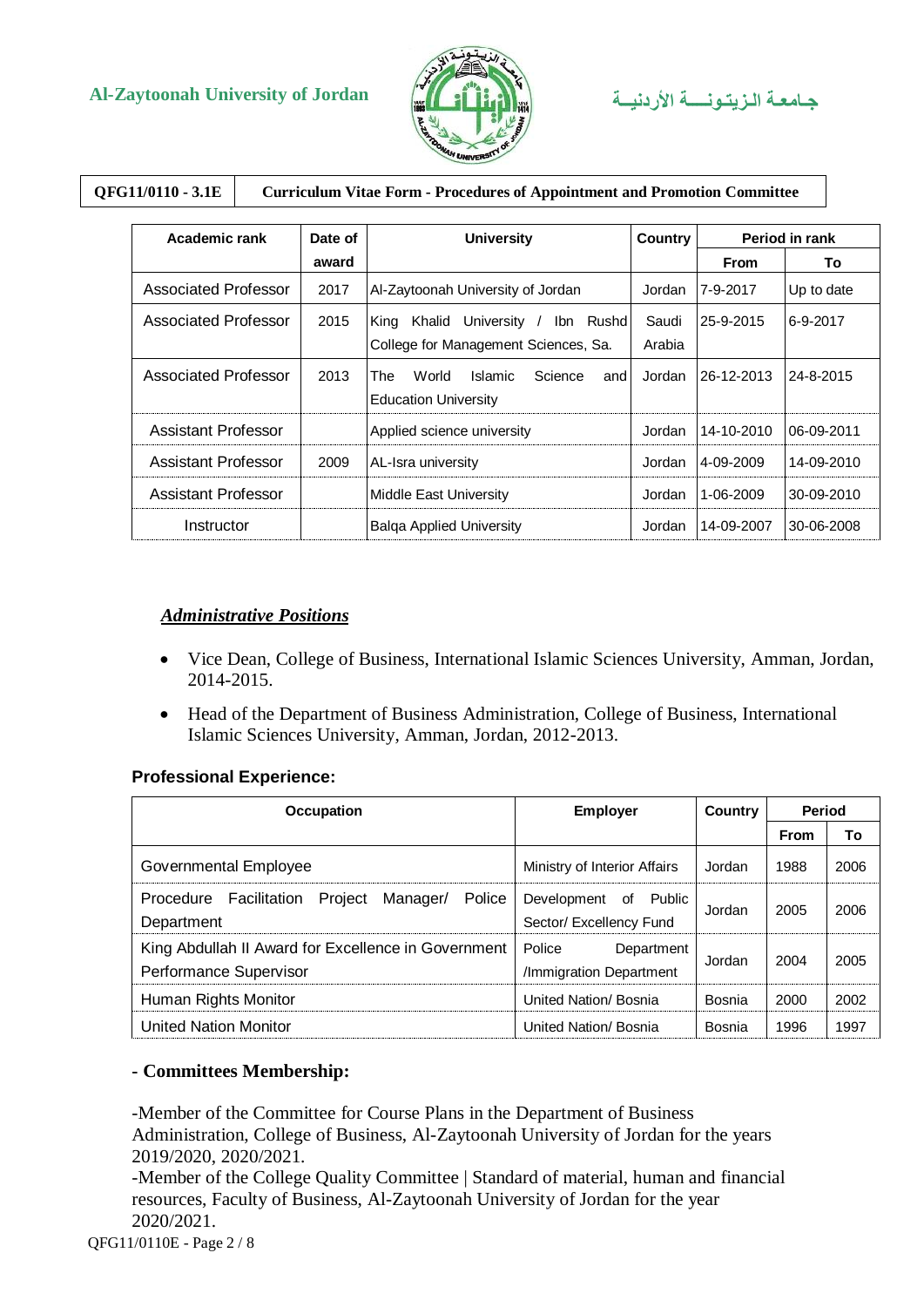

**QFG11/0110 - 3.1E Curriculum Vitae Form - Procedures of Appointment and Promotion Committee**

- Membership of quality control committee in Business Faculty in King Khalid University, 2016-2017.

- Head of Post Graduate Committee in Business Administration Department in World Islamic Sciences and Education (WISE) University, 2014-2015.

- Member of post graduate committee in business administration 2013-2014.

- Student displain committee membership 2012-2013.

- Member of financial committee in (WISE) during the second international conference (The Role of Excellency in Business Organization Successes).

- Membership of quality control committee in Applied University -Jordan 2010-2011.

- Representative of business administration department in the faculty of business and finance in Applied University 2010-2011.

- Membership of student elections committee in Applied University 2010-2011.

- Membership of scientific research committee in business administration department in Applied University 2010-2011.

- Membership of exams computerizing committee in business administration in Isra University- Jordan 2009-2010.

- Membership of teaching plans development committee in business administration department in Isra University - Jordan 2009-2010.

- Membership in accreditation committee for business administration department in Isra University 2009-2010.

- Membership in quality assurance committee in business administration department in Isra University 2009-2010.

#### **5. Research Interests**

Supply Chain Management, Quality Management, Intellectual Capital Management, Sustainability**.**

#### **6. Honors and Awards**

**Teaching Experience**

- *Graduate Courses*
- **Seminar in Total Quality Management. (PhD Level)**
- **Seminar in International Business Management. (PhD Level)**
- **Seminar in Specific Subjects in Management. (PhD Level)**
- **Seminar in Strategic Management. (PhD Level)**
- **Advance in Production & Operations Management. (MBA)**
- **Advance in Human Recourse Management. (MBA)**
- **- Advance in Employee selection and Placement (MBA)**
- **Advance in Compensation Administration (MBA)**
- **Advance in Projects Management. (MBA)**
- **Advance in International Business Management. (MBA)**
- **Advance in Total Quality Management. (MBA)**
- **- Scientific Research Methods in Management. (MBA)**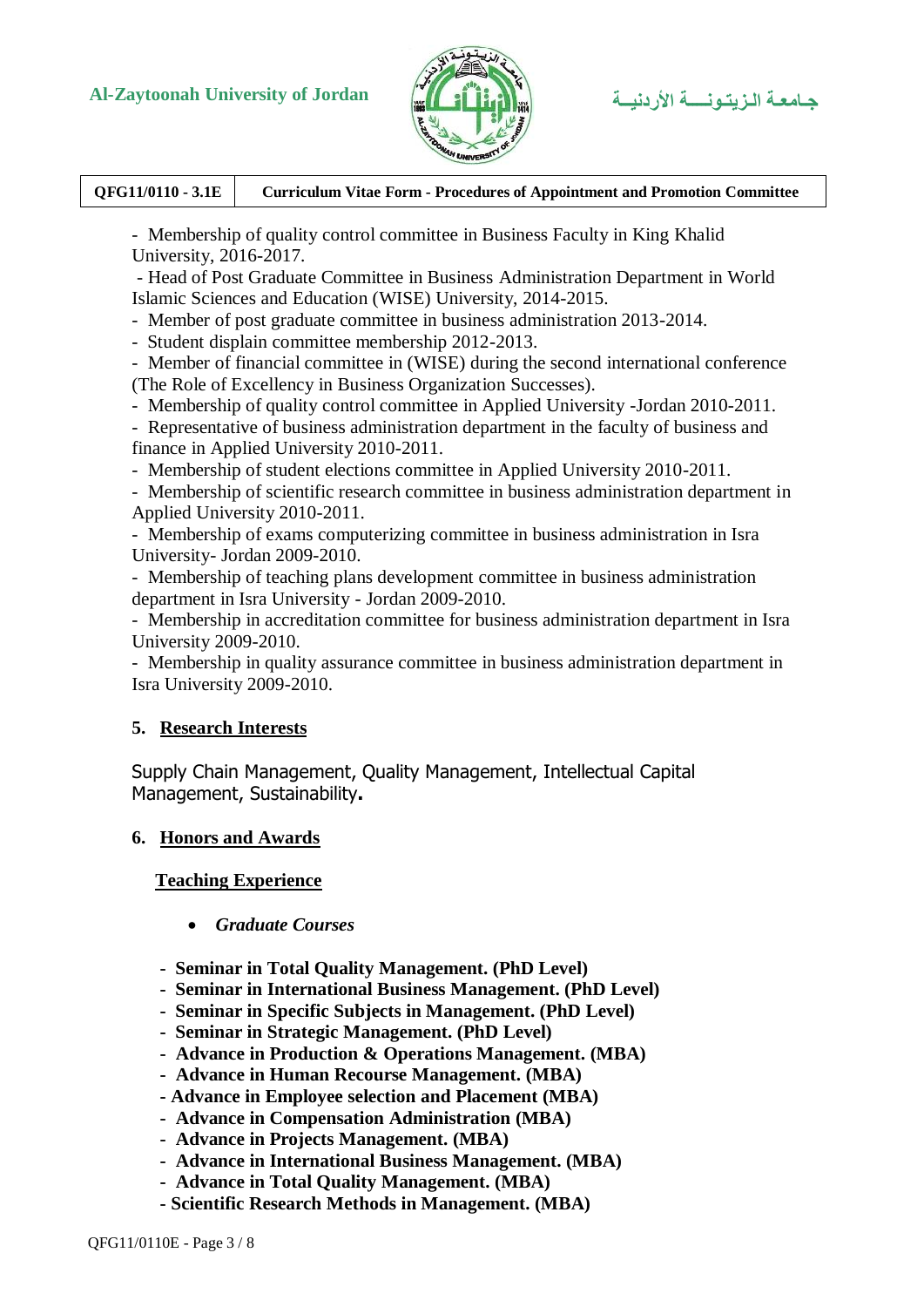

**QFG11/0110 - 3.1E Curriculum Vitae Form - Procedures of Appointment and Promotion Committee**

#### *Undergraduate Courses*

- Operations Management
- Production Planning and Control
- Operations Research
- Quantitative Methods for Business
- Total Quality Management
- Business Statistics
- Projects Management
- Time Management
- Entrepreneurship and Small Projects Management
- Planning, Implementation, and Controlling on project Management
- Principles of Management
- Principles of Planning
- Strategic Management
- Purchasing and Inventory Management
- Human Resource Management
- Material Management
- International Business
- Organizational behavior
- Methods of scientific research
- Business ethics
- Contemporary administrative issues

#### **7. Supervision of Graduate Research**

- Master's thesis, (The impact of quality culture on sustainable performance: the mediating role of spiritual leadership: an encapsulation study in the Jordanian health sector). Student Iman Abu Dary; Department of Business Administration; Al-Zaytoonah University of Jordan. 2020.

- Master's thesis, (The impact of transformational leadership on innovative performance); Student Manal Al-Adwan. Department of Business

Administration; Al-Zaytoonah University of Jordan. 2019.

-- PhD dissertation (**Project Management Practices and their Impact on the Achievement of the Strategic Orientations in Project Based Organizations**: **The Mediating Role of Organizational Project Management Maturity**);

student: Rania Jelany ; The World Islamic Science and Education University; faculty of business and finance, business administration department; 2017.

- Master thesis (**The Impact of Crisis Management on the Quality of Police Work**); student: Badr Qhtanny ; Management department, Ibn Rushd College for Management Sciences; Abha, Sa; 2016.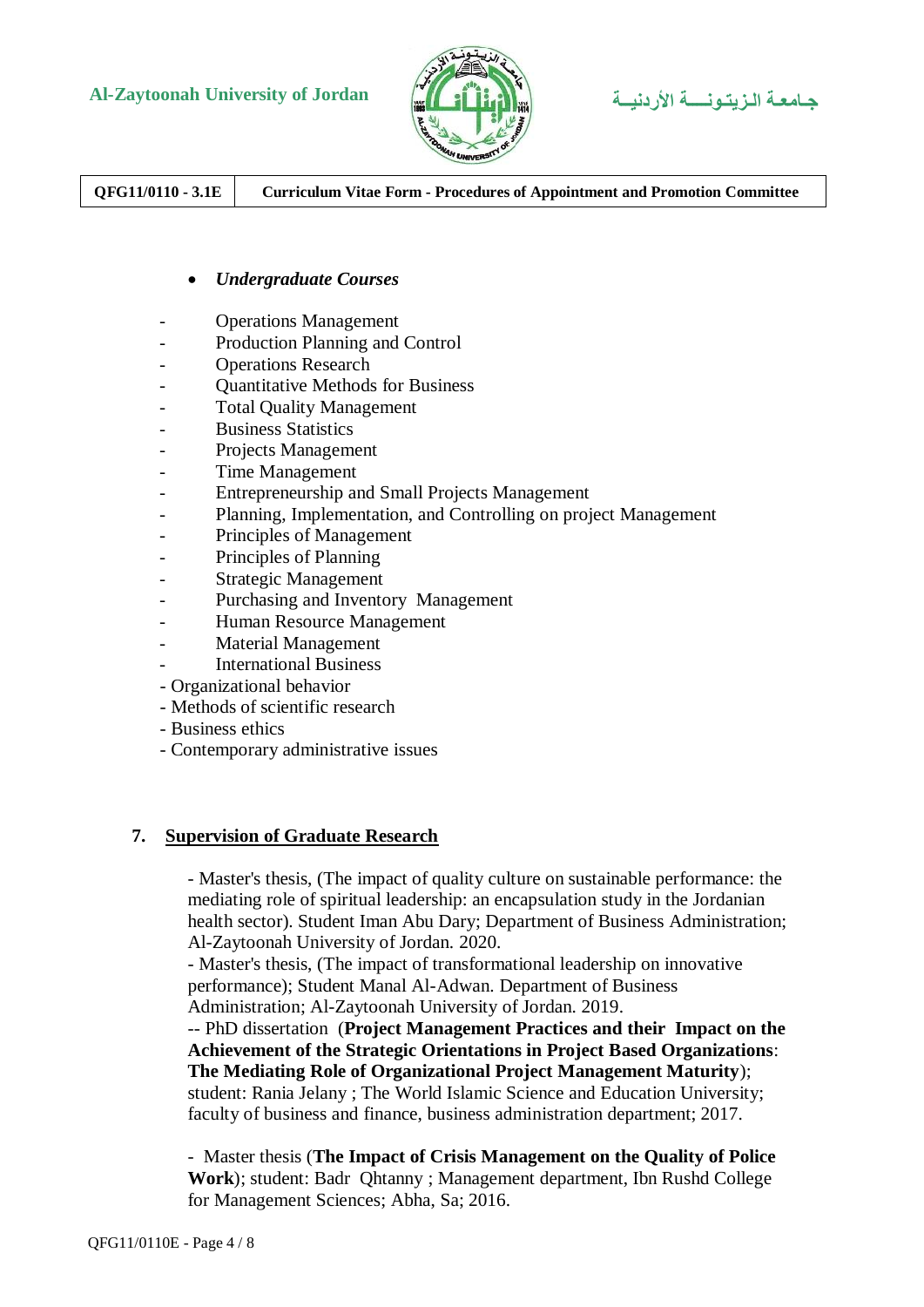

| QFG11/0110 - 3.1E<br><b>Curriculum Vitae Form - Procedures of Appointment and Promotion Committee</b> |
|-------------------------------------------------------------------------------------------------------|
|-------------------------------------------------------------------------------------------------------|

- Master thesis (**The Impact of Total Quality Management on the Human Resource Performance: Applied Study on Saudi Communications Company**); student: Aziz Mohmad ; Management department, Ibn Rushd College for Management Sciences; Abha, Sa; 2016.

- PhD dissertation (**The Impact of Working Life Quality on Organizational Commitment: Applied study on Jordan Hospitals**); student: Lama Ismail; The World - PhD dissertation (**The Impact of Working Life Quality on Organizational Commitment: Applied study on Jordan Hospitals**); student: Lama Ismail; The World Islamic Science and Education University; faculty of business and finance, business administration department; 2015.

- PhD dissertation (**Universities Governance and its Effect on** 

**Organizational Performance: Empirical Study in Palestinian Public Universities**); student: Ala Shaksheer ; The World Islamic Science and Education University; faculty of business and finance, business administration department; 2015.

- Master thesis (**The Efficiency of the Traffic Crisis Management in the Salt City**); student: Adnan Hamed ; Planning and management department; Balqa Applied University; Salt, Jordan;2016

- Master thesis (**The Impact of Leadership Styles in Decision Making in Jordanian Islamic Banks**); student name: Basher Fayez; The World Islamic Science and Education University; faculty of business and finance, business administration department; 2013.

- PhD dissertation **(The Impact of Total Quality Management Practices on Innovation Performance, Business Innovation Capabilities as Moderate Variable: An Empirical Study on the Food Industry Companies in Libya**); student name: Sami Shybany; The World Islamic Science and Education University; faculty of business and finance, business administration department; 2014.

- PhD dissertation (**Strategic Planning and its Effect on Corporate Entrepreneurship: Training Needs Analysis as a Mediating Variable**); student name: Mohamed Klub; The World Islamic Science and Education University; faculty of business and finance, business administration department; 2014.

- PhD dissertation (**The Impact of Leadership Practices for Managers on Projects Success: Case Study on Projects of Economics and Social Association of Retired Servicemen in Jordan**); student: Mohammed Jaghbeer ; The World Islamic Science and Education University; faculty of business and finance, business administration department; 2014.

- PhD dissertation (**Supply Chain Management Paradigms: The Attitudes and Influences towards Supply Chain Capabilities, Sustainability and Competitive Priorities: An Empirical Study: Jordanian Airlines Industry**), student: Salah Ahmad Alhyari; The World Islamic Science and Education University; faculty of business and finance, business administration department; 2014.

Master thesis (**The Impact of Electronic Trade on Supply Chain Integration: Applied Study on Jordan Medicine Companies**), student: Salem Honety; The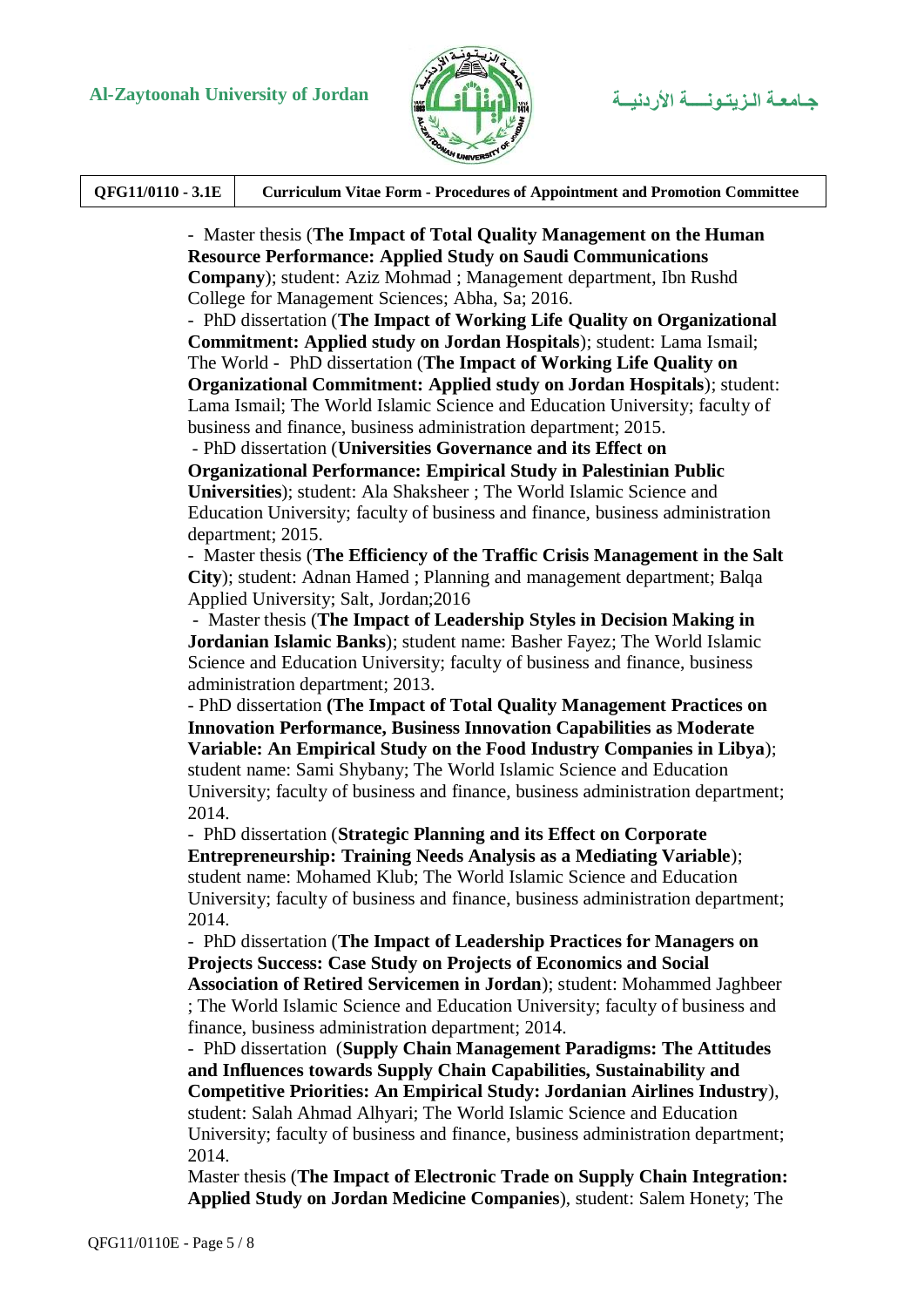



**QFG11/0110 - 3.1E Curriculum Vitae Form - Procedures of Appointment and Promotion Committee**

World Islamic Science and Education University; faculty of business and finance, business administration department; 2012.

#### **8. Membership of Committees**

*- Membership in Shuman forums for thoughts and culture - Amman, Jordan.* 

*- Membership in Salt city forums for culture- Salt City, Jordan.*

*- Membership in ALBayader cooperative association – Salt, Jordan.*

*- Applied for quality Jordanian assurance association* 

*- Instructor in training programs held by king Abudalah office for training and development.*

*- Trainer in training center at The World Islamic Science and Education University (WISE).*

#### **9. Professional and Scientific Meetings**

*- Participation in determining scientific research priority in Arabic region within Arabic university unions in 2013.* 

#### **10. Publications: - Articles**

| -Al- Fawaeer Moayyad & Ayman Kateeb (2020), "INVESTIGATING THE                            |
|-------------------------------------------------------------------------------------------|
| MODERATING ROLE OF TEAMWORK CULTURE ON STRATEGIC                                          |
| INTELLIGENCE AND OPERATIONAL PERFORMANCE", Journal of Economics and                       |
| <u>Management, 17(2), pp. 124-145.</u>                                                    |
| Al-Fawaeer, Moayyad & Wael, Al-Qateeb, (2020), The Effect of Emotional Intelligence       |
| of Operational Team Leaders on the Performance of Team Members, Research in World         |
| Economy, $11(5)$ , pp. 266-278.                                                           |
| Al-Fawaeer, Moayyad; Rida, Mhmood; Yousif, Abdul-Sttar, (2019), An investigation into     |
| the Relationship between Business Process Reengineering (BPR) and Employees'              |
| Performance: An Empirical Study at the Jordanian public shareholding companies,           |
| Review of Applied Socio-Economic Research, 17 (1), pp. 5-17.                              |
| Shakshir Ala. & Al-Fawaeer. (Moayyad, University Governance and its Effect on             |
| Organizational Performance (An Applied Study in the Palestinian Public Universities).     |
| Research paper presented to the conference of governance and administrative and           |
| economic development in institutions: reality and ambition, University of Jordan / Jordan |
| $-22 - 23 / 3/2017$                                                                       |
| Al-Fawaeer, Moayyad. & Alafi, Khaled. (2014). Syrians and Business in Irbid City:         |
| Jordanian Stability and Refugees (A Qualitative Study). International Journal of Business |
| and Management, 9(6). 115-125.                                                            |
| Al-Fawaeer, Moayyad. (2014). The Direct Relationship between Service Quality and          |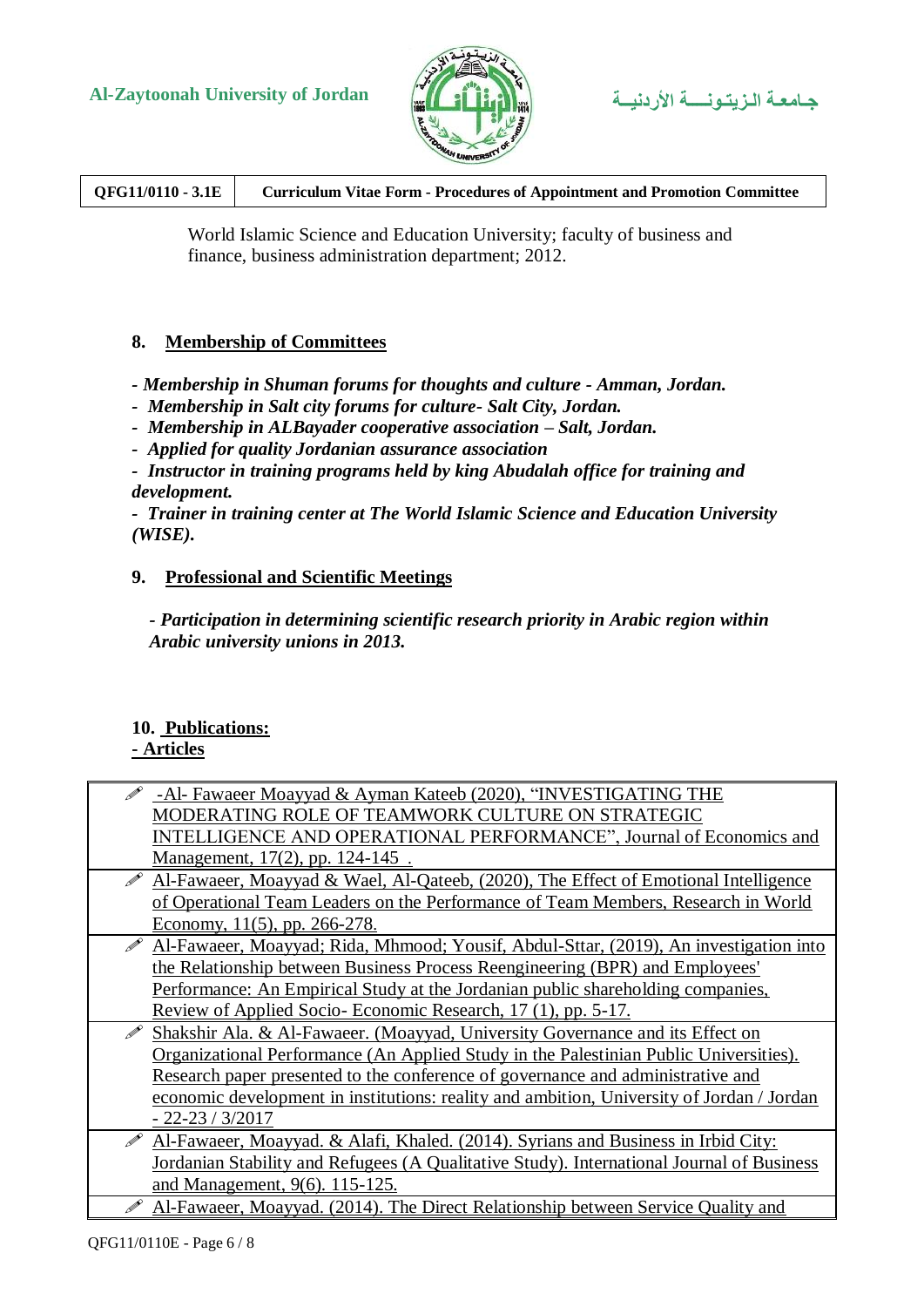

| QFG11/0110 - 3.1E                 | <b>Curriculum Vitae Form - Procedures of Appointment and Promotion Committee</b>                                                                   |
|-----------------------------------|----------------------------------------------------------------------------------------------------------------------------------------------------|
|                                   | <u>Profitability: A Case study with Jordan Islamic Bank. Journal of Management Research,</u>                                                       |
| $6(1)$ .                          |                                                                                                                                                    |
| $\overline{\mathscr{P}}$          | Al-Fawaeer, Moayyad. (2014). Exploring the Relationship between E-Commerce                                                                         |
|                                   | Adoption and Business Strategy: An Applied Study on the Jordanian Telecommunication                                                                |
|                                   | Companies. Interdisciplinary Journal of Contemporary Research in Business, 5(9). 162-                                                              |
| 173.                              |                                                                                                                                                    |
| $\overline{\mathscr{P}}$          | Al-Fawaeer, Moayyad. (2013). The Intellectual Capital Investment and its Impact on                                                                 |
|                                   | Organizational Innovation: An Empirical Study on Jordanian Industrial Public                                                                       |
|                                   | Shareholding Listed Companies (JIPSLC). International Business Research, 6(10). 119-                                                               |
| 131.                              |                                                                                                                                                    |
| $\mathscr{P}$                     | Al-Fawaeer, Moayyad. (2013). The Extent of the Efficiency Strategy in Selection of                                                                 |
|                                   | Factory Site: An Empirical Study on the Pharmaceutical Industry in Jordan. International                                                           |
|                                   | Journal of Business and Social Science, 4(8). 162-173.                                                                                             |
| $\mathscr{D}$                     | Al-Fawaeer Moayyad, Alhunity Salem, & Al-Onizat Hamdan. (2013). The Impact of                                                                      |
|                                   | Information Technology in Enhancing Supply Chain Performance: An Applied Study on                                                                  |
|                                   | the Textile Companies in Jordan. Research Journal of Finance and Accounting, 4(8). 104-                                                            |
| 112.                              |                                                                                                                                                    |
| $\mathscr{P}$                     | Al-Tarawneh, Hussien, Al-Fawaeer, Moayyad & Alswalha, Ayyuob.(2013). Learning                                                                      |
|                                   | Organization as a Model for Organizational Development: Applied Study on the Banking                                                               |
| $\mathscr{P}$                     | Sector in Jordan. Journal of American Science, 9 (6), 394-399.                                                                                     |
|                                   | Al-Fawaeer, Moayyad. & Al-Zubi, Hasen. (2013). Investigating the Link Between                                                                      |
|                                   | <b>Enterprise Resource Planning (ERP) Effectiveness and Supply Chain Management.</b><br>European Journal of Business and Management, 5(13), 93-98. |
| $\mathscr{P}$                     | Al-Fawaeer, Moayyad. (2013). How Enterprise Resource Planning (ERP) System Supports                                                                |
|                                   | the Culture of Change: Jordan Phosphate Mines Company (JPMC). International Business                                                               |
|                                   | and Management. 6(1), 74-78.                                                                                                                       |
| $\mathscr{P}$                     | Al-Rwashdeh, Eyad, Al-Fawaeer, Moayyad (Accepted for publishing) The Impact of                                                                     |
|                                   | Information Systems needs on Quality of Provided Service from Jordan Telecommunication                                                             |
|                                   | Company. Methqal Magazine, The World Islamic Science and Education University -                                                                    |
|                                   | Amman- Jordan. (Accepted for publishing: 07-04-2013)                                                                                               |
|                                   | Al-Assaf, Abedmote, Sawalhah, Ayoob. & AL-fawaeer, Moayyad (2013). Failures of                                                                     |
|                                   | Scientific Management and Management by values. Saleh Kamel Islamic Economy                                                                        |
|                                   | Magazine, AL-Azher University (49) January 2013.                                                                                                   |
|                                   | Al-Fawaeer, Moayyad, Bany Hamdan, Khaled & Al-Zubi, Hasen. (2012). A Study of                                                                      |
|                                   | Benchmarking Influence on Customer Satisfaction, International Journal of Business and                                                             |
| <u>Management, 7(8), 108-114.</u> |                                                                                                                                                    |
|                                   | Al-Qeed, Marzoug; Al-Fawaeer, Moayyad & Hashem, Tareq. (2012). Impact of the Personal                                                              |
|                                   | and Organizational Factors on Distribution Agents Related to Supply Chain (Applied Study                                                           |
|                                   | on Industrial Companies at Sahab Industrial City). International Journal of Business and                                                           |
|                                   | Social Science. 3(4), 215-223.                                                                                                                     |
| $\mathscr{P}$                     | Al Qeed, Marzouq; Al Fawaeer, Moayyad, & Qaid, Bader. (2012). Measuring Tourist                                                                    |
|                                   | Satisfaction by the Jordanian Tourism Services in the Area of Um Qais. International Journal                                                       |
|                                   | of Marketing Studies. $4(1)$ , 150-158.                                                                                                            |
| $\mathscr{P}$                     | AL-geed, Marzoug, AL-Fawaeed, Moayyad. (2012). The Role of Information Technology in                                                               |
|                                   | Improving Organization Performance. Applied study on touristic organization in Jordan,                                                             |
|                                   | Arabic University Magazine for tourism, Qanat AL-swees University. 9(1), 51-56.                                                                    |